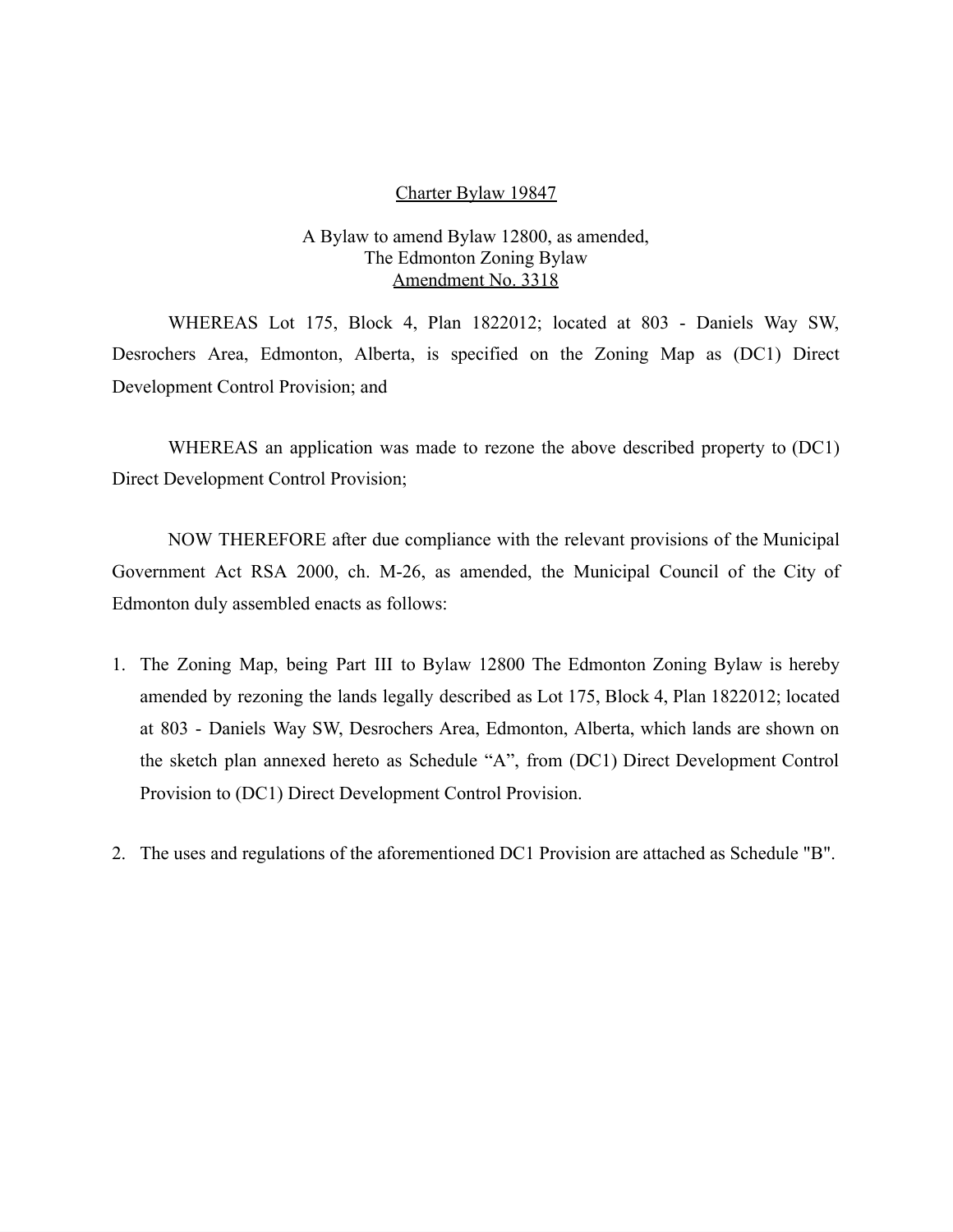3. The sketch plan attached as Schedule "A" and the uses and regulations of the DC1 Provision shown on Schedule "B" attached are hereby incorporated into the Zoning Bylaw, being Part IV to Bylaw 12800, The Edmonton Zoning Bylaw.

| READ a first time this  | day of | , A. D. $2021$ ; |
|-------------------------|--------|------------------|
| READ a second time this | day of | $A. D. 2021$ ;   |
| READ a third time this  | day of | , A. D. $2021$ ; |
| SIGNED and PASSED this  | day of | A. D. 2021.      |

THE CITY OF EDMONTON

**MAYOR** 

CITY CLERK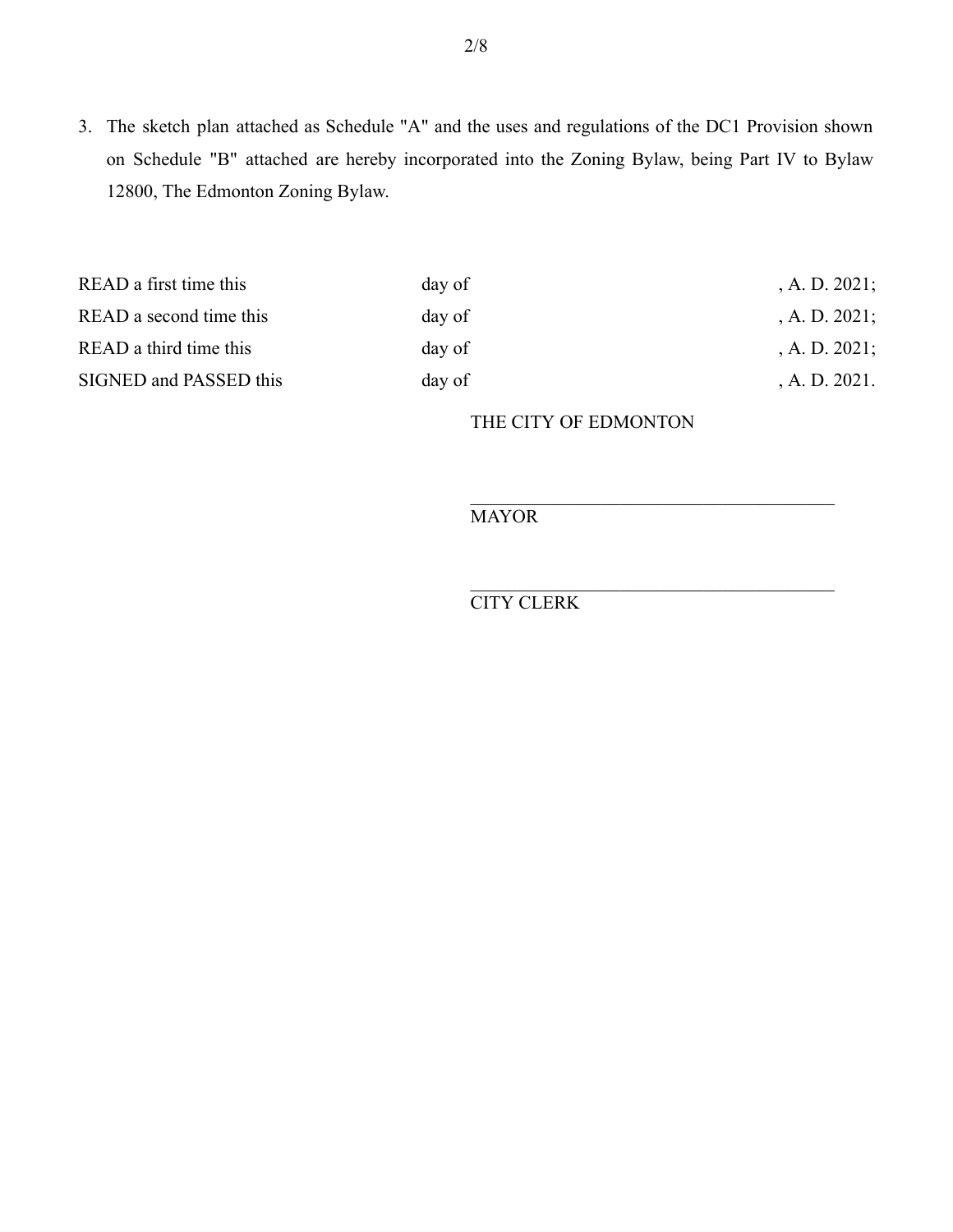

**CHARTER BYLAW 19847**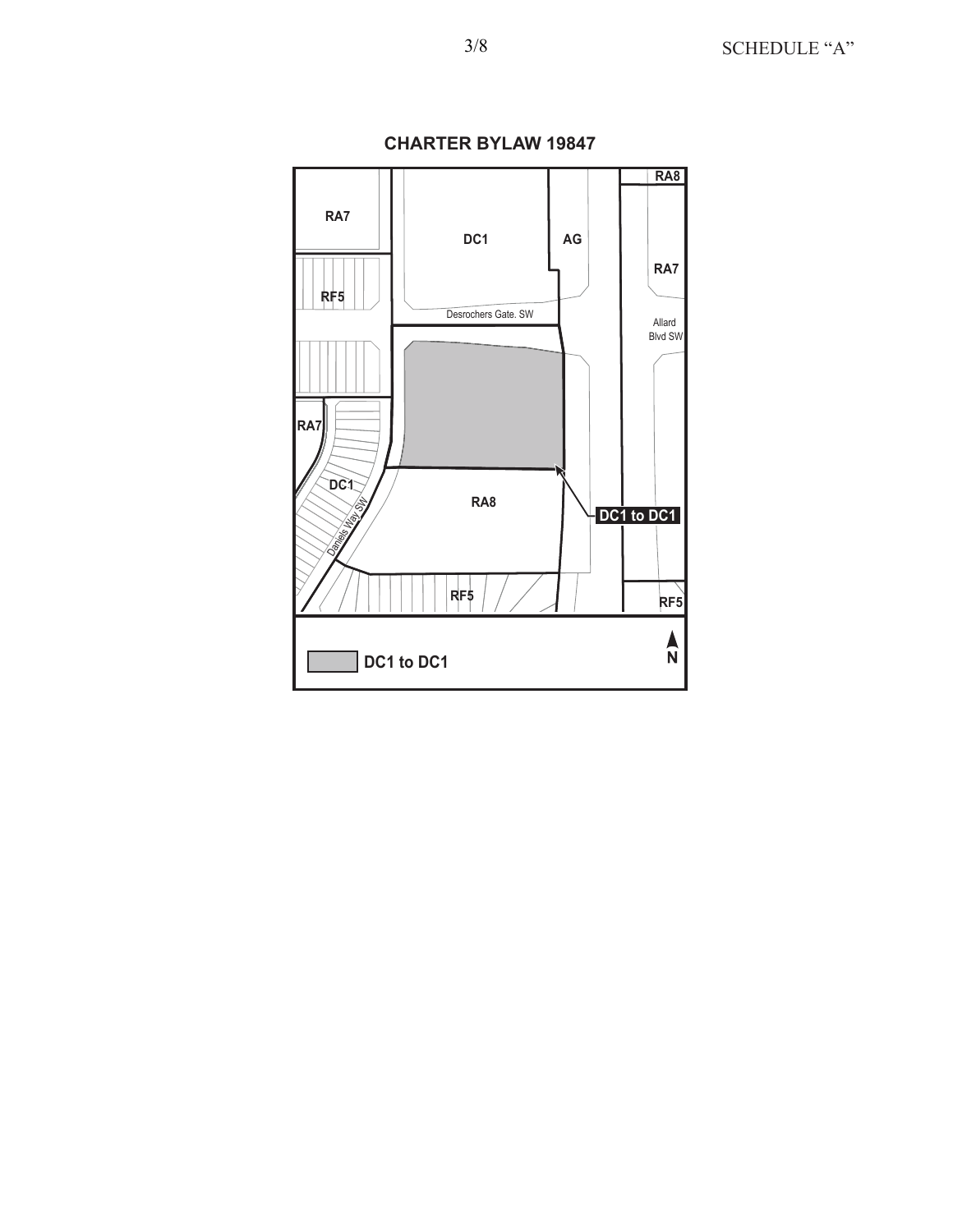### **(DC1) DIRECT DEVELOPMENT CONTROL PROVISION 803 Daniels Way SW**

#### **1. General Purpose**

The purpose of this Provision is to establish opportunities for a mix of residential and commercial uses and pedestrian oriented development within 400m of the Desrochers LRT station, while providing a transition in form and scale from higher to lower intensity and density development.

### **2. Area of Application**

The Provision shall apply to Lot 175, Block 4, Plan 1822012, located at the south west corner of Desrochers Gate and James Mowatt Trail SW as shown on Schedule A of this Bylaw adopting this DC1 Provision.

### **3. Uses**

- 1. Apartment Housing
- 2. Bars and Neighbourhood Pubs
- 3. Business Support Services
- 4. Cannabis Retail Sales
- 5. Child Care Services
- 6. Commercial Schools
- 7. Convenience Retail Stores
- 8. Creation and Production Establishments
- 9. General Retail Stores
- 10. Government Services
- 11. Health Services
- 12. Indoor Participant Recreation Services
- 13. Liquor Stores
- 14. Live Work Unit
- 15. Lodging Houses
- 16. Major Home Based Business
- 17. Media Studios
- 18. Minor Amusement Establishments
- 19. Minor Home Based Business
- 20. Multi-unit Housing
- 21. Personal Service Shops
- 22. Professional, Financial and Office Support Services
- 23. Public Libraries and Cultural Exhibits
- 24. Residential Sales Centre
- 25. Restaurants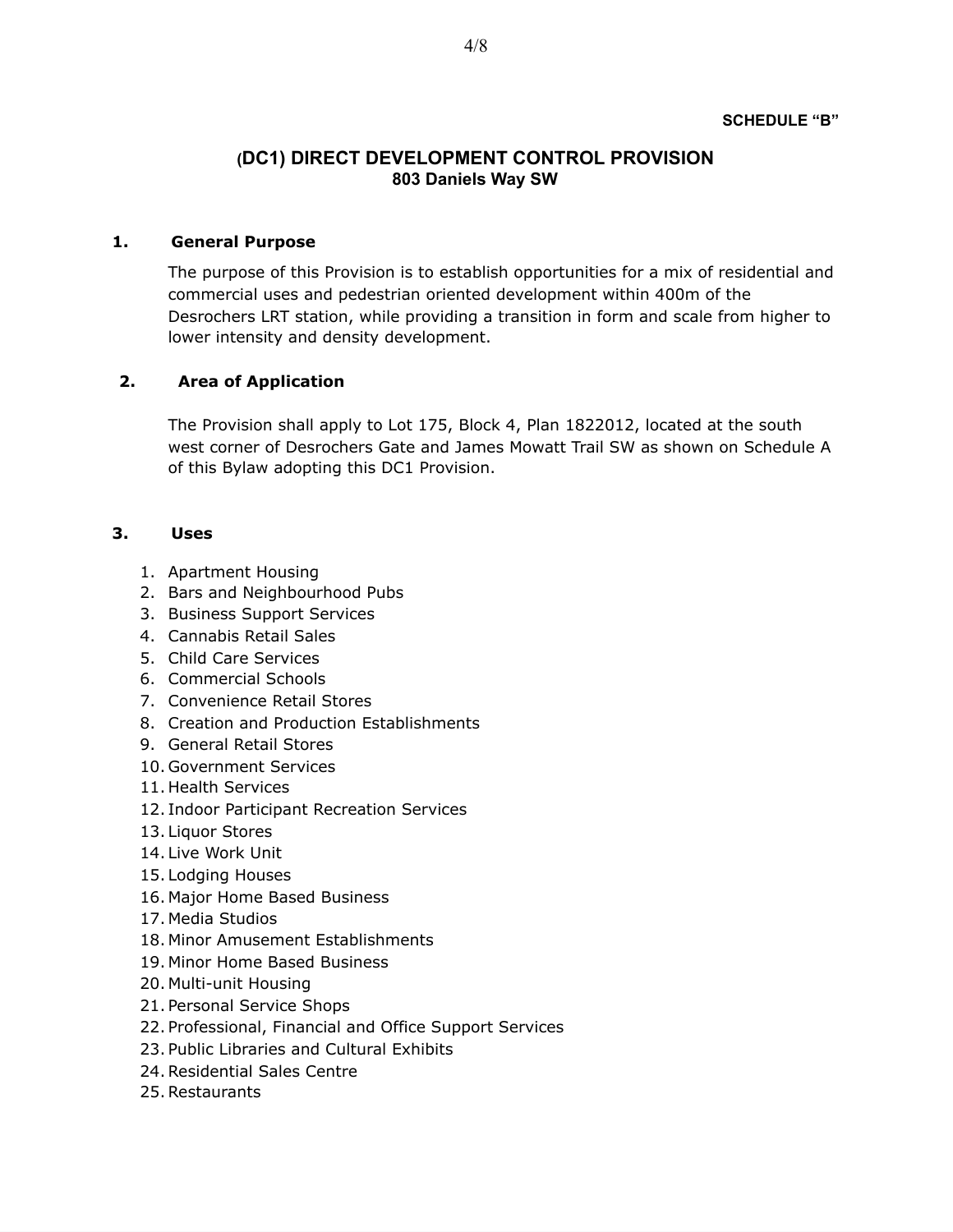- 26. Specialty Food Services
- 27. Veterinary Services
- 28. Fascia On-premises Signs
- 29. Freestanding Off-premises Signs
- 30. Freestanding On-premises Signs
- 31. Minor Digital On-premises Signs
- 32. Minor Digital Off-premises Signs
- 33. Projecting On-premises Signs
- 34. Temporary On-premises Signs

### **4. Development Regulations**

- 1. The minimum Density shall be 80 Dwellings/ha.
- 2. The maximum Density shall be 125 Dwellings/ha.
- 3. The maximum Height shall be 20.0 m.
- 4. The maximum total length of a building shall not exceed 80.0 m.
- 5. The maximum Floor Area Ratio shall be 1.4.
- 6. The minimum Rear Setback shall be 7.5 m.
- 7. The maximum Front Setback shall be 3.0 m.
- 8. Commercial Uses shall be located on the ground floor, notwithstanding, where the same Commercial Use is on the ground floor, a second Storey is permitted provided there is internal public access to the second Storey.
- 9. Commercial Uses shall only be developed on a Site in conjunction with Residential Uses.
- 10. Restaurants and Bars and Neighbourhood Pubs shall not exceed a capacity of 200 Occupants or 240 m2 of Public Space.
- 11. Cannabis Retail Sales uses shall comply with Section 70 of the Zoning Bylaw.

## **5. Site Planning**

- 1. Buildings shall be oriented toward the abutting street, provide direct sidewalk entries and the ground floor portion of Façades shall have a high degree of transparency, a minimum of 50% window transparency for Residential Uses and a minimum of 70% window transparency for Commercial Uses.
- 2. Low-rise/medium density and mixed Use Sites shall be designed to have a strong street presence, with parking areas located underground or away from the street.
- 3. Development Officers shall have regard for Site design, parking areas and building articulation with consideration for the Transit Oriented Guidelines and Winter Design Principles in determination of appropriate Site design.
- 4. Amenity Areas such as arcades, plazas, gardens, or outdoor spaces shall be provided on Site. Such Amenity Areas should be easily accessible from surrounding buildings and be provided along the pedestrian network as identified in the Desrochers NASP. Such spaces may be developed as, but not limited to, courtyards, atriums or seating areas.

### **6. Buildings and Massing**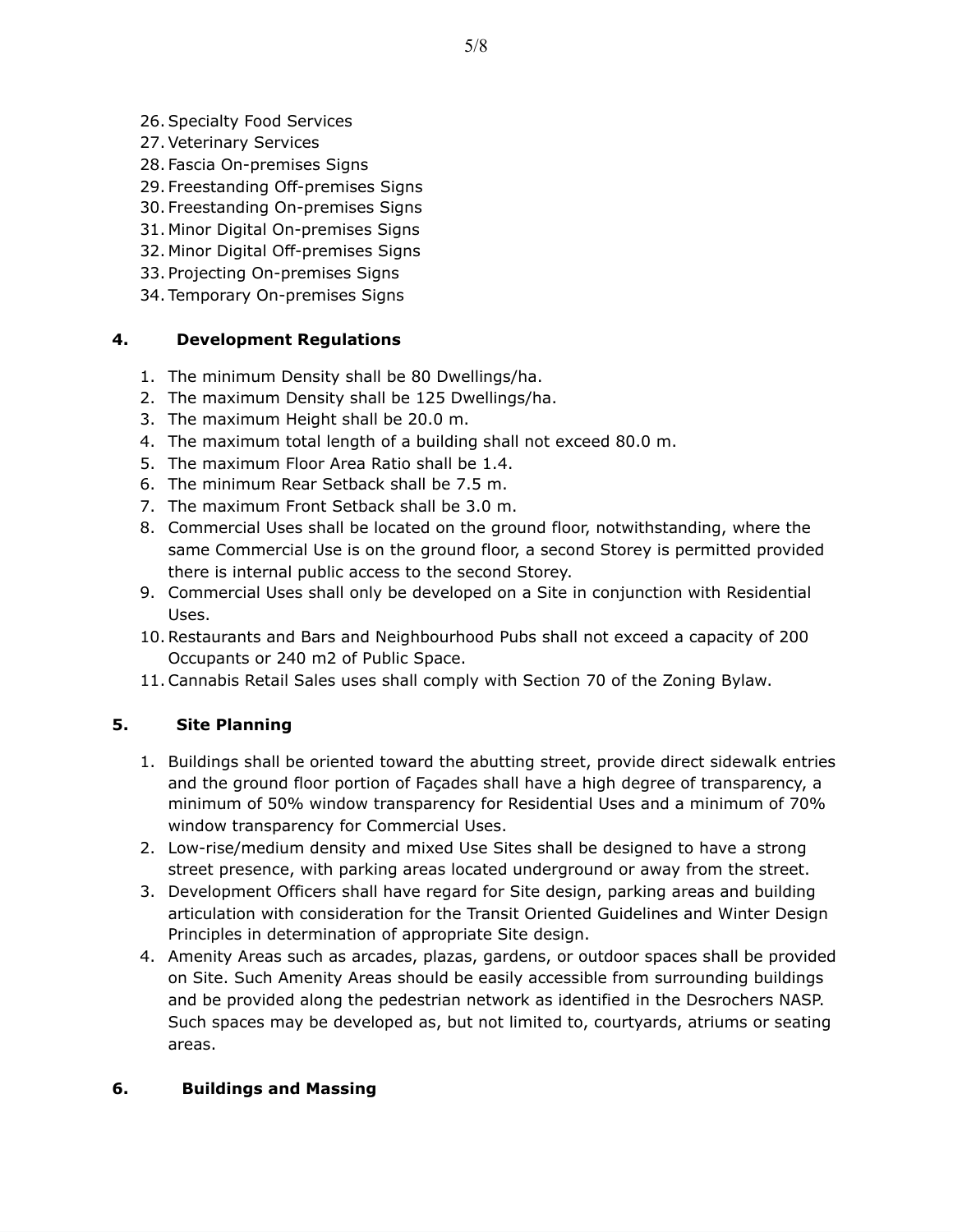- 1. Entrances for Residential Uses shall be separate from Commercial entrances at ground floor and feature identifiable doorways, soft Landscaping and pedestrian-scale lighting.
- 2. The massing of building walls greater than 15.0 m in length shall be reduced through architectural elements such as columns, ribs, pilasters or piers, changes in plane (e.g., recesses and projections), changes in building finishes, materials and textures, or features that create an identifiable pattern and sense of human scale.
- 3. Buildings located along Amenity Areas and major pedestrian walkways as identified in the Desrochers NASP shall emphasize architectural elements and Façade enhancements, particularly to the first and second levels of a project to create a pedestrian-friendly environment. Design elements may include the placement of windows to allow for viewing into the building by pedestrians (Non-residential Uses only), entrance features, street furniture, canopies, and other features that lend visual interest and a human scale.
- 4. Ground-level Uses shall provide multiple points of interaction in the form of doorways, operable windows, and large display windows to facilitate pedestrian interaction defining a perceived pattern of smaller frontages no more than 15.0 m in width.
- 5. A minimum Amenity Area of 7.5 m2 per Dwelling shall be provided.
- 6. Buildings shall incorporate functional and decorative exterior lighting to enhance building architecture, Landscaping elements, building entrances, and Amenity Areas.
- 7. All mechanical equipment, including roof mechanical units, shall be concealed from street level view by screening in a manner compatible with the architectural character of the building or by incorporating it within the building.

# **7. Active Modes**

- 1. Direct pedestrian connections to the LRT station shall be provided from surrounding intersections, focal points and nearby open spaces to create an integrated pedestrian system.
- 2. Pedestrian connections to the LRT station shall be developed as enhanced walkways with pedestrian- oriented Landscaping. Walkways may include elements such as street trees, plantings, special paving, and street furniture such as benches, lighting and waste receptacles.
- 3. Bicycle parking shall be provided in accordance with the Zoning Bylaw.

# **8. Open Space and Landscaping**

1. A Landscape Plan prepared by a registered landscape architect shall be submitted prior to the approval of any Development Permit. The Landscape Plan shall be in accordance with the Zoning Bylaw and illustrate Landscaping internal to the Site, Amenity Areas and pedestrian linkages. Outdoor Amenity Areas shall be landscaped for the purpose of achieving pedestrian connectivity, opportunities for play and social interaction and a focal point for the development. In addition to Landscaping, this shall be achieved through the use of elements such as park benches, pedestrian level lighting, waste receptacles, directional signage, special paving, public art, and other means integrated with the Landscaping and placed along public walking routes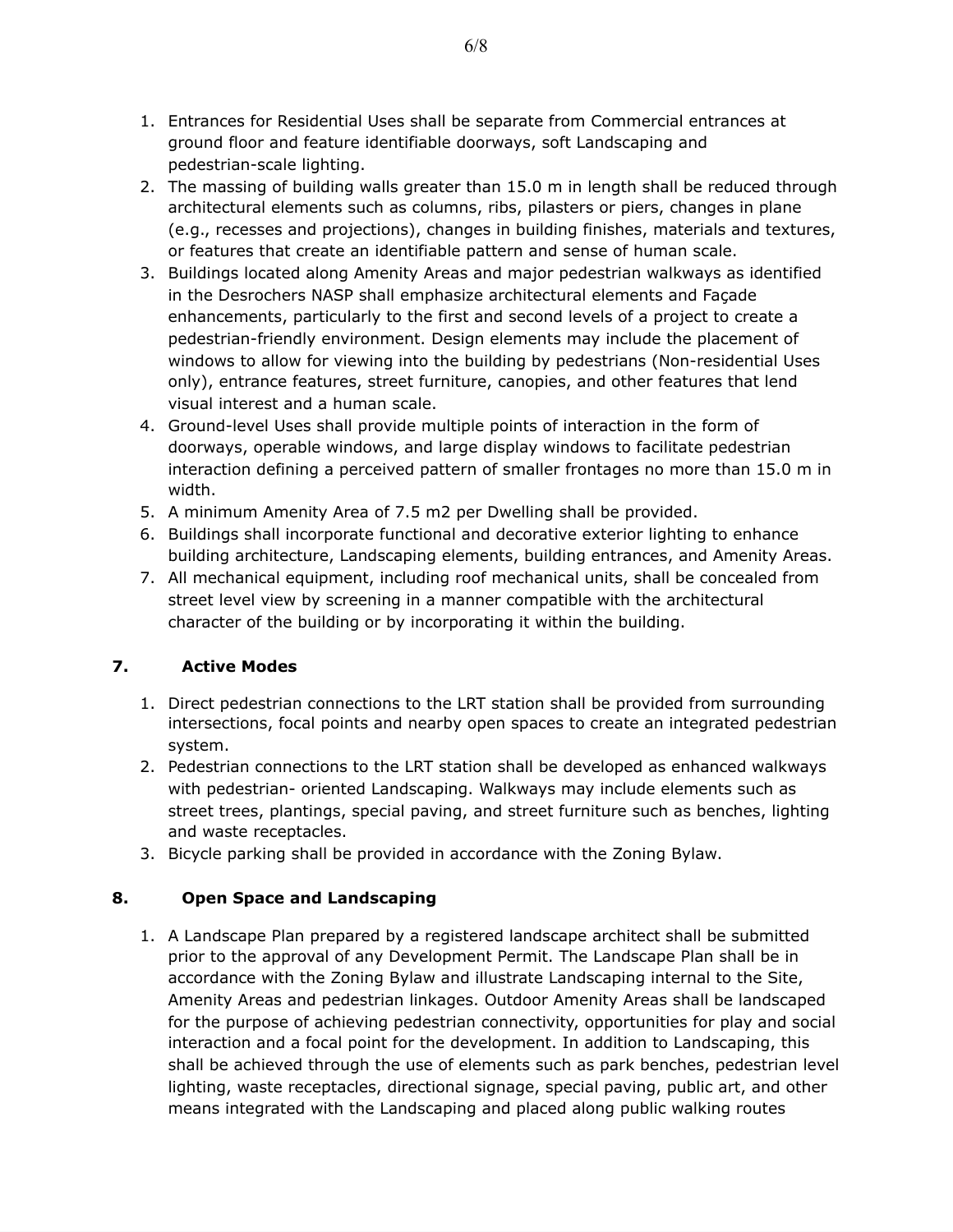through the Site. The Landscape Plan shall include a species list for proposed plant material appropriate to local climate conditions. Naturalized landscape design is encouraged where possible. The Development Officer in consultation with relevant City Departments shall review and approve the Landscape Plan.

- 2. In projects involving multiple buildings, common Amenity Areas shall be provided in the form of courtyards, plazas or parks. The common Amenity Areas shall be directly accessible from surrounding buildings and provide connections to sidewalks within public roadways.
- 3. Public open space shall be designed to accommodate year-round use using Winter City principles to encourage space devoted to public gatherings, pedestrian movement and other social and recreational functions.
- 4. No outdoor parking, garbage collection, common Amenity Areas, or outdoor storage areas shall be developed within 3.0 m of public roadways. Landscaping shall be used to screen parking, mechanical, and garbage areas from public streets and LRT corridor.
- 5. Fencing shall be decorative and transparent using materials such as, but not limited to, glass, wrought iron, and metal.

## **9. Roadways and Parking**

- 1. Parking shall be in accordance with the Zoning Bylaw, except that at such time as a Shared Use Parking Impact Assessment is submitted, the applicant may apply for a reduction to the minimum number of parking spaces. The applicant shall demonstrate through a Shared Use Parking Impact Assessment that by virtue of the Use, character, or location of the proposed development, and its relationship to public transit facilities and any other available parking facilities, the parking required for the proposed development may be less than any minimum set out in the Zoning Bylaw.
- 2. Loading, storage and trash collection areas shall be located to the rear or sides of the building and shall be screened from view from any adjacent Sites, public or internal roadways, and Light Rail Transit lines, in accordance with the provisions of the Zoning Bylaw. Loading areas shall not encroach onto public right-of-ways.
- 3. Parking areas shall be designed for a safe and orderly flow of vehicular and pedestrian traffic to minimize pedestrian/vehicular conflicts.
- 4. Surface parking areas to accommodate 30 or more vehicles at Grade shall incorporate design elements such as, but not limited to, landscaped open space, islands, Amenity Areas, private roads and/or pedestrian walkways within the parking area. The required landscaped areas shall be calculated on the basis of 2.0 m2 of landscaped island area per required parking space.
- 5. Required parking shall not be situated between a building and a public street, other than a Lane.
- 6. All resident parking shall be located in an Underground Parkade or in an Above Ground Parkade. Visitor parking for Residential Uses and parking for Commercial Uses may be provided at Grade but shall not be situated between a building and a public street, other than a Lane.